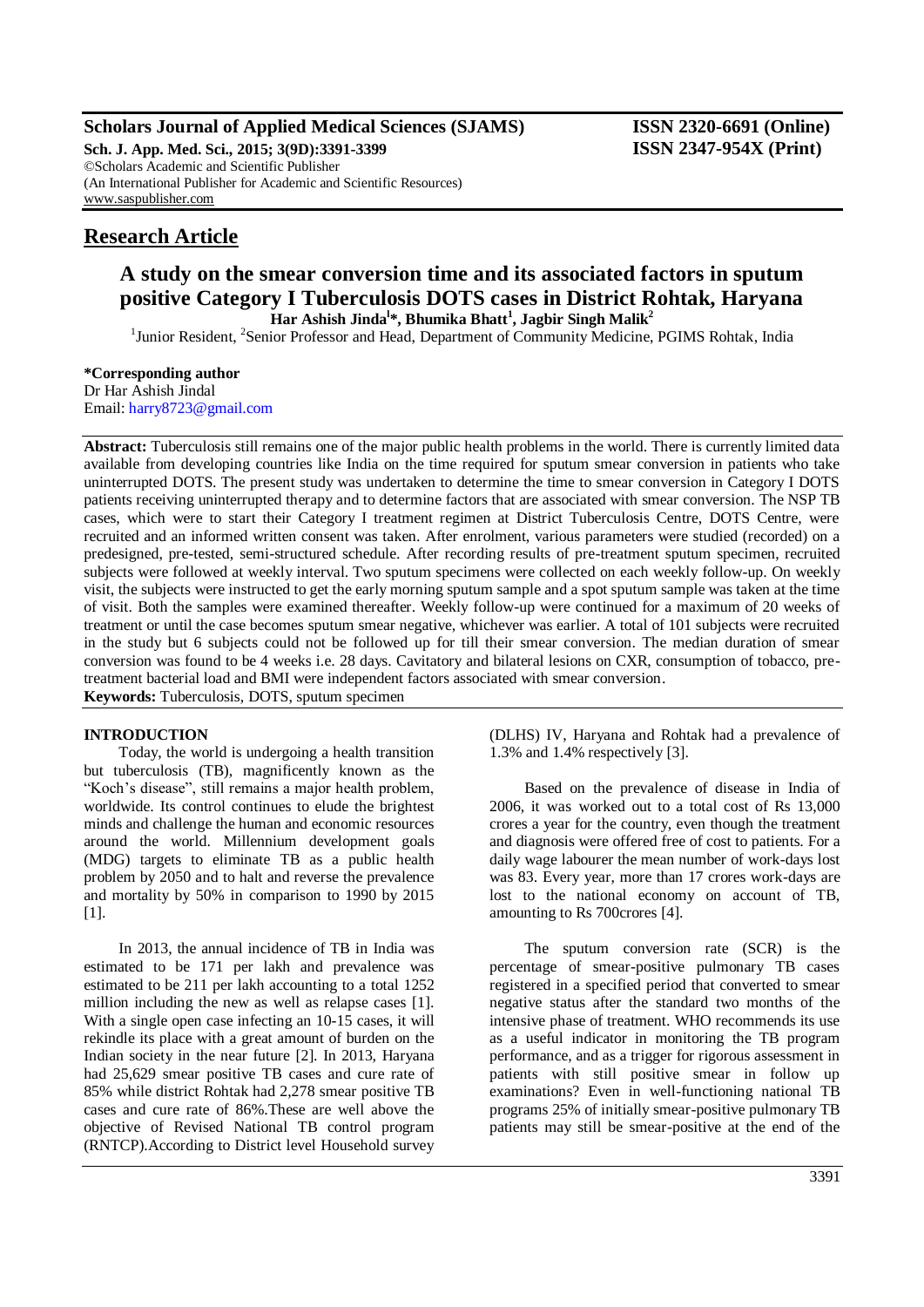intensive phase of treatment, despite good adherence and supervised medication [5].

Majority of data available on sputum conversion has been from developed countries [6-13]. There is currently limited data available from developing countries like India on the time required for sputum smear conversion in patients who take uninterrupted DOTS. The present study was undertaken to determine the time to smear conversion in Category I DOTS patients receiving uninterrupted therapy and to determine factors that are associated with smear conversion.

### **MATERIALS AND METHODS Study Setting:**

The study was conducted by Department of Community Medicine, PGIMS at the District Tuberculosis Centre (DTC), Rohtak (Haryana). It is located approximately 6 km from PGIMS, Rohtak and caters the population of the district. District Rohtak has a population of 10,61,204 with 42.0% living in the urban and 57.9 % living in the rural areas.[41]TB control services of the district are supervised by 2 Tuberculosis Units, one DTC itself and other being Sub Divisional Hospital (SDH), Meham. DTC is under the administrative control of District TB Officer (DTO) and is supported by their staff members. It also has diagnostic microscopic facilities and RNTCP trained Laboratory technicians for appropriate diagnosis of TB. AFB staining method used at DTC is Ziehl Neelson Staining. Apart from the DOTS centre functioning at DTC itself, it supervises five DOTS centres that provide services for TB control with the help of DOTS providers. The DOTS centre functioning at DTC itself was selected for the purpose of feasibility of the study.

**Study subjects:** The study subjects comprised of New Sputum Positive (NSP) TB patients in Category I as per RNTCP guidelines attending the DTC, DOTS Centre, Rohtak, who were  $\geq 15$  years of age and willing to take uninterrupted treatment.

**Sample Size**: The pre-diagnosed NSP TB cases were enrolled from DTC, DOTS Centre over a period of 7 months with a minimum of 100 study subjects.

**Study design:** The study was a prospective cohort.

**Study Period:** The study was conducted for a period of one year, from October 2013 to September 2014.The study subjects were enrolled for a period of 7 months and subjects enrolled were followed for a maximum period of next 5 months according to study criteria.

**Exclusion criteria:** Those who were not willing to give informed written consent, age < 15 years, smear negative cases and extra pulmonary cases were excluded from the study.

## **Data collection:**

The NSP TB cases, which were to start their Category I treatment regimen at DTC, DOTS Centre, were recruited and an informed written consent was taken. After enrolment, various parameters were studied (recorded) on a predesigned, pre-tested, semi-structured schedule. After recording results of pre-treatment sputum specimen, recruited subjects were followed at weekly interval. Two sputum specimens were collected on each weekly follow-up.On weekly visit, the subjects were instructed to get the early morning sputum sample and a spot sputum sample was taken at the time of visit.Both the samples were examined thereafter. Weekly follow-up were continued for a maximum of 20 weeks of treatment or until the case becomes sputum smear negative, whichever was earlier. Confirmation of the slide was done by the investigator himself. Permission was granted by the State TB Officer for carrying out the study at DTC. The investigator underwent training for 5 days for sensitizing himself for the thesis work at District training centre under the guidance of District Tuberculosis Officer, Rohtak.. Ethical principles such as obtaining consent were adhered.

**Data analysis:** Data clean-up was performed to check for accuracy, consistencies and completeness. Data was analysed in percentages, proportions. Categorical variables were analysed by Pearson chi-square test and Odds Ratio (OR) was calculated. Stepwise multivariate regression analysis was used to find the factors independently influencing time for smear conversion and regression coefficient was used to interpret the findings.

#### **Observations:**

The mean age of the study participants was 36.19  $\pm 15.88$  years. The total number of males and females were in the ratio of 2.5:1. The study had71.3% males and  $28.7\%$  females with a mean age of  $37.91 \pm 15.94$ and  $31.89 \pm 15.17$  years, respectively. More than half (55.4%) of the subjects were in the age group of 15-34 years. Of the total males, one fourth (25%) were in age group of 15-24 years and Of the total females, more than one third (37.9% and 34.5%) of the subjects were in age group of 25-34 years and 15-24 years, respectively.

A total of 101 subjects were recruited in the study but 6 subjects could not be followed up for till their smear conversion. The median duration of smear conversion was found to be 4 weeks i.e. 28 days. According to RNTCP, [42]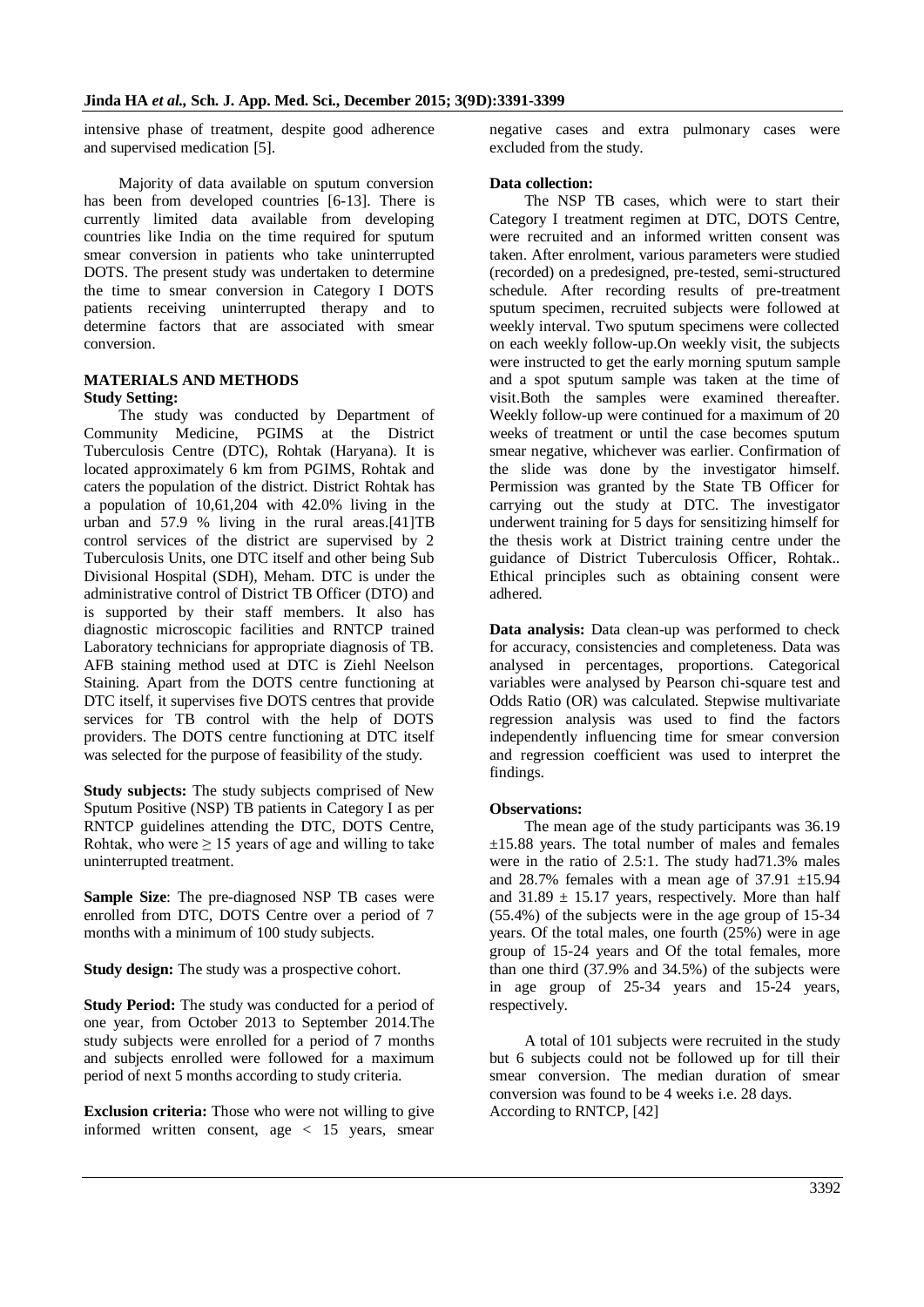# Smear Conversion Rate (SCR) = No. of patients with smear conversion  $x = 100$ No. of patients initiated on treatment

At 4weeks from the start of the treatment 67.3 % of the study subjects had sputum conversion. At 8 weeks another 12 subjects were found to be sputum negative accounting to 79.2% of smear conversion and till 12 weeks' time, another 14 subjects had smear

conversion leading to a sputum conversion rate of 93.1%. One case was a failure and had remained sputum positive till 20 weeks and was shifted to failure category.

|  |  | Table 1: Association of smear conversion at different time interval with various socio-demographic factors |  |  |  |  |
|--|--|------------------------------------------------------------------------------------------------------------|--|--|--|--|
|  |  |                                                                                                            |  |  |  |  |

| Socio demographic                     |            | <b>Smear Conversion</b> |                  | <b>Total</b> | p value                |  |  |  |  |
|---------------------------------------|------------|-------------------------|------------------|--------------|------------------------|--|--|--|--|
| factors                               | 4 weeks    | 8 weeks                 | 12 weeks         |              |                        |  |  |  |  |
|                                       |            |                         | Gender           |              |                        |  |  |  |  |
| Female                                | 15(22.1)   | 8(66.7)                 | 3(21.4)          | 26(27.7)     | $\chi^2$ =10.46, df=2  |  |  |  |  |
| Male                                  | 53(77.9)   | 4(33.3)                 | 11(78.6)         | 68(72.3)     | $p = 0.005$            |  |  |  |  |
|                                       | Age groups |                         |                  |              |                        |  |  |  |  |
| $<40$ years                           | 38(55.9)   | 8(66.7)                 | 9(64.3)          | 55(58.5)     | $\chi^2$ =1.7, df=2    |  |  |  |  |
| $>40$ years                           | 30(44.1)   | 4(33.3)                 | 5(35.7)          | 39(41.5)     | $p = 0.428$            |  |  |  |  |
|                                       |            |                         | <b>Education</b> |              |                        |  |  |  |  |
| Literate                              | 52(76.5)   | 8(66.7)                 | 11(78.6)         | 71(75.5)     | $\chi^2$ =.613, df=2   |  |  |  |  |
| <b>Illiterate</b>                     | 16(23.5)   | 4(33.3)                 | 3(21.4)          | 23(24.4)     | $p = 0.736$            |  |  |  |  |
| Total family income per month (in Rs) |            |                         |                  |              |                        |  |  |  |  |
| $<$ 10000                             | 41(60.3)   | 8(66.7)                 | 9(64.3)          | 58(61.7)     | $\chi^2$ =19.37, df=6  |  |  |  |  |
| 10000-50000                           | 27(39.7)   | 4(33.3)                 | 2(14.3)          | 33(35.1)     | $p = 0.004$            |  |  |  |  |
| 50000-100000                          | 0(0)       | 0(0)                    | 2(14.3)          | 2(2.1)       |                        |  |  |  |  |
| >100000                               | 0(0)       | 0(0)                    | 1(7.1)           | 1(1.1)       |                        |  |  |  |  |
| Occupation                            |            |                         |                  |              |                        |  |  |  |  |
| Labourer                              | 24(35.3)   | 4(33.3)                 | 8(57.2)          | 36(38.3)     | $\chi^2$ =17.96, df=12 |  |  |  |  |
| Agriculture                           | 5(7.4)     | 0(0)                    | 3(21.5)          | 8(8.5)       | $p = 0.117$            |  |  |  |  |
| Student                               | 13(19.1)   | 5(41.7)                 | 0(0)             | 18(19.1)     |                        |  |  |  |  |
| Housewife                             | 7(10.2)    | 3(25)                   | 1(7.1)           | 11(11.7)     |                        |  |  |  |  |
| Private job                           | 11(16.2)   | $\overline{0}$          | 1(7.1)           | 12(12.8)     |                        |  |  |  |  |
| Govt. service                         | 3(4.4)     | $\overline{0}$          | 0(0)             | 3(3.2)       |                        |  |  |  |  |
| Others                                | 5(7.4)     | $\overline{0}$          | 1(7.1)           | 6(6.4)       |                        |  |  |  |  |
| <b>Total</b>                          | 68(100)    | 12(100)                 | 14(100)          | 94(100)      |                        |  |  |  |  |

(The values in parentheses indicate percentage)

#### **Table 2: Association of socio economic status of the study subjects with smear conversion at different intervals**

| Socio economic |          | <b>Smear conversion</b> |          | <b>Total</b> | p value              |
|----------------|----------|-------------------------|----------|--------------|----------------------|
| status         | 4weeks   | 8weeks                  | 12 weeks |              |                      |
| Upper          | 1(1.5)   | 0(0)                    | 0(0)     | 1(1.1)       | $\chi^2$ = 10.15, df |
| Upper middle   | 5(7.4)   | 1(8.3)                  | 0(0)     | 6(6.4)       | $= 8$                |
| Lower middle   | 24(35.3) | 4(33.3)                 | 1(7.1)   | 29(30.8)     | $p = 0.254$          |
| Upper lower    | 37(54.3) | 6(50)                   | 13(92.9) | 56(59.6)     |                      |
| Lower          | 1(1.5)   | 1(8.4)                  | 0(0)     | 2(2.1)       |                      |
| <b>Total</b>   | 68(100)  | 12(100)                 | 14(100)  | 94(100)      |                      |

(The values in parentheses indicate percentage)

# **Table 3: Association of consumption of tobacco and alcohol with smear conversion at different time intervals**

| of<br>Consumption |                               | <b>Smear conversion</b> |          | <b>Total</b> | p value                      |  |  |  |  |
|-------------------|-------------------------------|-------------------------|----------|--------------|------------------------------|--|--|--|--|
| tobacco           | 4 weeks                       | 8 weeks                 | 12 weeks |              |                              |  |  |  |  |
| Yes               | 32(47.1)                      | 4(33.3)                 | 12(85.7) | 48(51.1)     | $\chi^2$ = 8.67,             |  |  |  |  |
| N <sub>o</sub>    | 36(52.9)                      | 8(66.7)                 | 2(14.3)  | 46(48.9)     | $df = 2$<br>$p = 0.013$      |  |  |  |  |
|                   | <b>Consumption of alcohol</b> |                         |          |              |                              |  |  |  |  |
| Yes               | 30(44.1)                      | 3(25)                   | 6(42.9)  | 39(41.5)     | $\chi^2$ = 1.54,<br>$df = 2$ |  |  |  |  |
| N <sub>0</sub>    | 38(55.9)                      | 9(75)                   | 8(57.1)  | 55(58.5)     | $p = 0.461$                  |  |  |  |  |
| <b>Total</b>      | 68(100)                       | 12(100)                 | 14(100)  | 94(100)      |                              |  |  |  |  |

(The values in parentheses indicate percentage)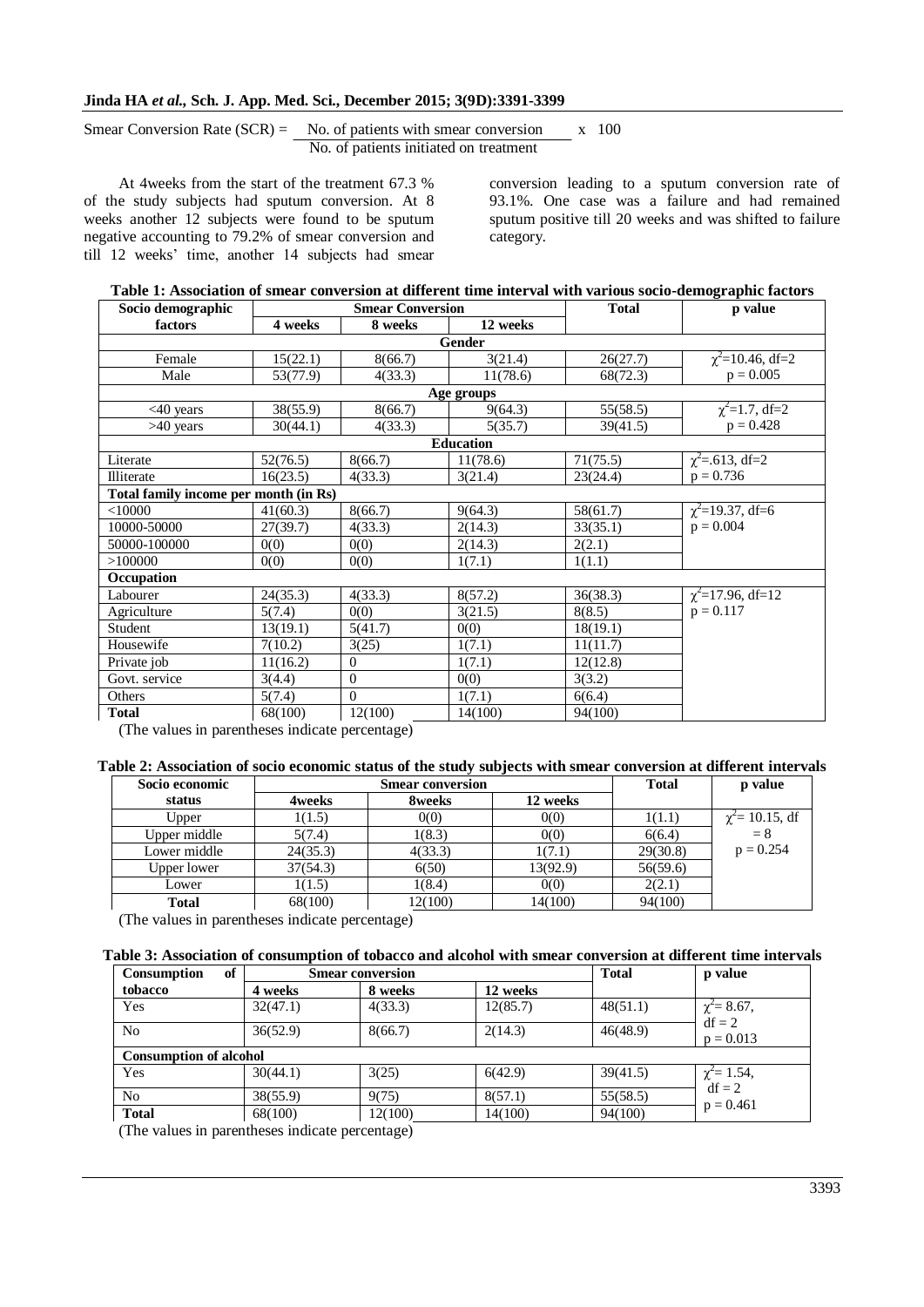# **Jinda HA** *et al.,* **Sch. J. App. Med. Sci., December 2015; 3(9D):3391-3399**

| Table 4: Association of BMI with smear conversion at different time intervals |          |                         |          |          |                            |  |  |  |
|-------------------------------------------------------------------------------|----------|-------------------------|----------|----------|----------------------------|--|--|--|
| BMI                                                                           |          | <b>Smear Conversion</b> | Total    | p value  |                            |  |  |  |
|                                                                               | 4 weeks  | 8 weeks                 | 12 weeks |          |                            |  |  |  |
| < 18.5                                                                        | 42(61.8) | 11(91.7)                | 12(85.7) | 65(68.1) | $\chi^2 = 6.39,$<br>df = 2 |  |  |  |
| >18.5                                                                         | 26(35.3) | 1(8.3)                  | 2(14.3)  | 29(29.8) |                            |  |  |  |
| <b>Total</b>                                                                  | 68(100)  | 12(100)                 | 14(100)  | 94(100)  | $p = 0.041$                |  |  |  |

(The values in parentheses indicate percentage)

#### **Table 5: Association of pre-treatment bacillary load with smear conversion at different time intervals**

| <b>Pre-treatment bacillary</b> |          | <b>Smear conversion</b> |          | <b>Total</b> | p value          |
|--------------------------------|----------|-------------------------|----------|--------------|------------------|
| load                           | 4 weeks  | 8 weeks                 | 12 weeks |              |                  |
| High bacillary $load(3+)$      | 30(44.1) | 10(83.3)                | 9(64.3)  | 49(52.1)     | $\chi^2$ = 7.26, |
| Low bacillary                  | 38(55.9) | 2(16.7)                 | 5(35.7)  | 45(47.9)     | $df = 2$         |
| $load(1+,2+,search)$           |          |                         |          |              | $p = 0.027$      |
| Total                          | 68(100)  | 12(100)                 | 14(100)  | 94(100)      |                  |

(The values in parentheses indicate percentage)

#### **Table 6**: **Association of findings at CXR and smear conversion at different time intervals**

| <b>Findings at CXR</b>   |          | <b>Smear Conversion</b> | <b>Total</b> | p value  |                         |
|--------------------------|----------|-------------------------|--------------|----------|-------------------------|
|                          | 4 weeks  | 8 weeks                 | 12 weeks     |          |                         |
| Normal                   | 6(8.8)   | 1(8.3)                  | 1(7.1)       | 8(8.5)   | $\chi^2$ =13.49, df = 4 |
| Unilateral lesions       | 50(73.5) | 8(66.7)                 | 4(28.6)      | 62(66)   | $p = 0.009$             |
| <b>Bilateral lesions</b> | 12(17.6) | 3(25)                   | 9(64.3)      | 24(25.5) |                         |
| Total                    | 68(100)  | 12(100)                 | 14(100)      | 94(100)  |                         |

(The values in parentheses indicate percentage)

#### **Table 7: Association of cavitation in CXR with smear conversion at different time intervals**

| <b>Findings at CXR</b> | <b>Smear</b> Conversion |         |          | Total    | p value                    |  |  |  |  |  |
|------------------------|-------------------------|---------|----------|----------|----------------------------|--|--|--|--|--|
|                        | 4 weeks                 | 8 weeks | 12 weeks |          |                            |  |  |  |  |  |
| Normal                 | 6(8.8)                  | 1(8.3)  | 1(7.1)   | 8(8.5)   | $\gamma^2$ = 28.37, df = 4 |  |  |  |  |  |
| Cavitatory             | 6(8.8)                  | 3(25)   | 10(71.4) | 19(20.2) | $p = 0.001$                |  |  |  |  |  |
| Non cavitatory         | 56(82.4)                | 8(66.7) | 3(21.4)  | 67(71.3) |                            |  |  |  |  |  |
| Total                  | 68(100)                 | 12(100) | 14(100)  | 94(100)  |                            |  |  |  |  |  |
|                        | $\sqrt{1}$<br>$\cdots$  |         |          |          |                            |  |  |  |  |  |

(The values in parentheses indicate percentage)

#### **Table 8:Step-wise multivariate regression on various factors with time taken for smear conversion in weeks**

| Factor                       | <b>Unstandardized B</b> | p value |             | Confidence limit 95% of B |  |
|------------------------------|-------------------------|---------|-------------|---------------------------|--|
|                              | coefficient             |         | Lower limit | Upper limit               |  |
| Cavitatory lesion on CXR     | 2.503                   | 0.001   | 1.568       | 3.439                     |  |
| Bilateral lesion on CXR      | 1.235                   | 0.005   | 0.376       | 2.094                     |  |
| Consumption of tobacco       | 1.119                   | 0.003   | 0.380       | 1.857                     |  |
| Pre-treatment bacterial load | 1.380                   | 0.047   | 0.21        | 2.739                     |  |
| <b>BMI</b>                   | $-0.121$                | 0.049   | $-0.242$    | $-0.001$                  |  |

 $Constant = 4.150$ 

The above table shows that presence of a cavitation on CXR, bilateral lesions, consumption of tobacco and an increased pre-treatment bacterial load leads to delay in the time taken for smear conversion with regression coefficients of 2.50 (95% CI 1.57-3.44), 1.23 (95% CI 0.38-2.09), 1.12 (95% CI 0.38-1.86) and 1.38 (95% CI-0.21-2.74) respectively and were found to be statistically significant ( $p < 0.05$ ). It was found that per unit increase in BMI leads to an early smear conversion with a regression coefficient of -0.121 (95 % Cl-0.242 to -0.001) and was statistically significant with a p value 0.047.

## **DISCUSSION**

In the present study, the median duration for smear conversion was found to be 4 weeks i.e. 28 days. Domniguez *et al.;* had a similar finding with a mean smear conversion at 28.63 days.[10] Telzak *et al.;* found that the median time for smear conversion was 23 days [7]. Parikh *et al.;* and Long *et al.;* found that median time was 5 weeks and 43 days respectively [14, 6]. It might be due to different socio-demographic factors such as age, gender and tobacco smoking.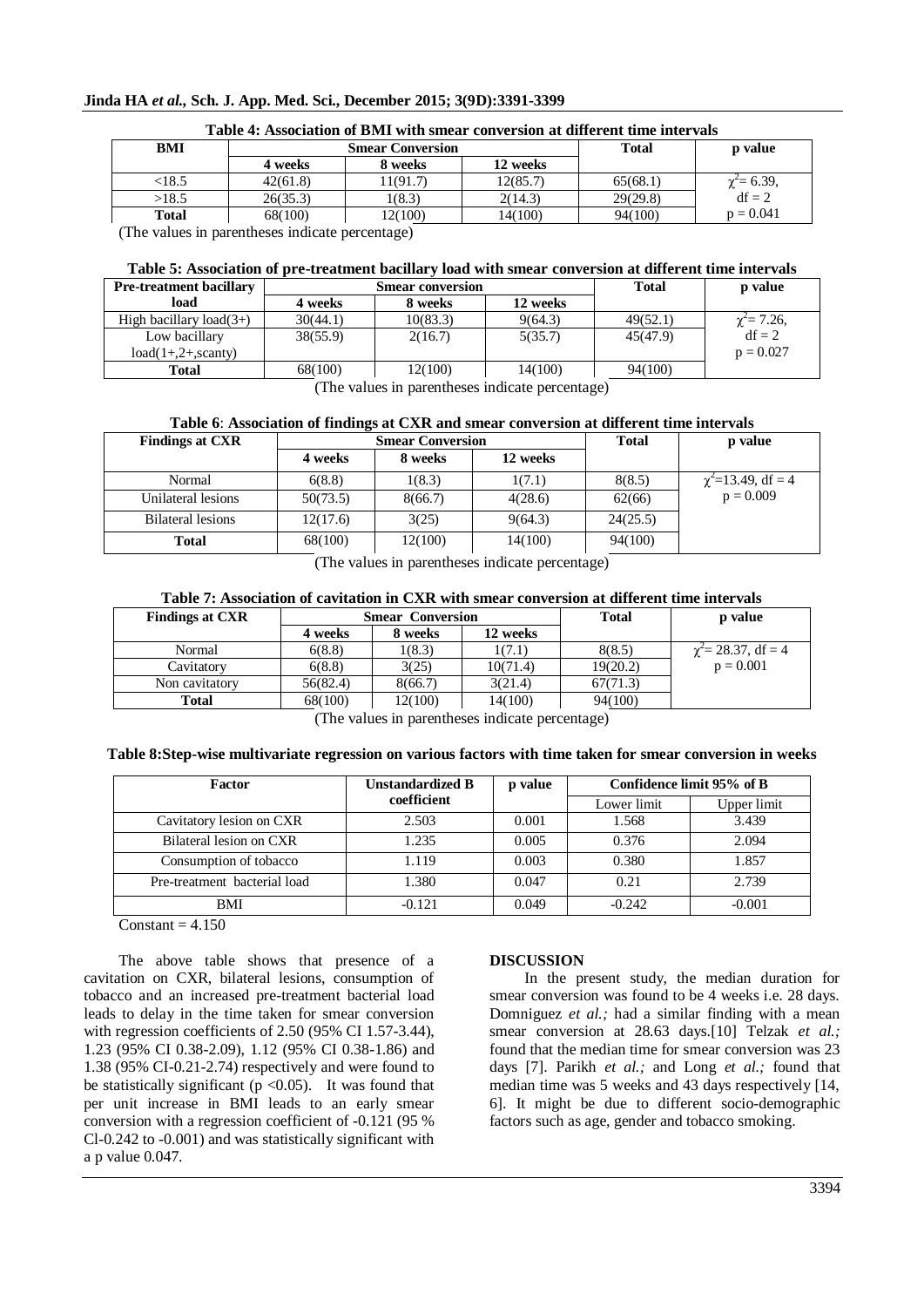In the present study, it was found that at 4 weeks from the start of the treatment 67.3 % of the study subjects had smear conversion, at 8 weeks 79.2% had smear conversion and at the end 12 weeks' time, 93.1% had negative sputum smears. It was well above the current objective that is 90% cure rate among the new sputum positive TB. Bawri *et al.;* in Guwahati had comparable results with 71% patients becoming smear negative at the end of the first month, 84% patients become sputum smear negative at the end of 2nd month and 92%patient become sputum smear negative at the end of 3rd month [15]. Bouti *et al.;* in Morocco found that 77% patients became non-infectious after four weeks of standard treatment regimen and 94% at 8 weeks [16]. Baruwa *et al.;* also found sputum conversion of 68% of the subjects at the end of 1st month among 175 subjects [17]. Chaves Pachas *et al.;* found that at the end of the 12th weeks, the smear conversion rate was 93.3%, which is comparable to the present study [18]. Pajankar *et al.;* found a SCR of 78.5% at the end of two months of DOT for pulmonary tuberculosis similar to 82.4% SCR noted by Gopi *et al.;* and 75% by Rieder HL which are in accordance with the findings of the present study [13,19, 20]. Ruohonen *et al.;* also reported that sputum was negative in 82.8% of patients at the end of the 2nd month and 91.1% at the end of the 3rd month [21]. Thus there is variation in the response rates but the response is clearly evident by the end of 2nd month. The study conducted by Frieden showed that sputum conversion rates at the end of 2 months were 62.2% and 81.3% at the end of 3 months [22]. On the contrary, Parikh *et al.;* in Mumbai found that rate of sputum conversion at the end of one month of treatment was 34.8% while it was 44.7% between one and two months [14]. This might be due to different socio demographic and cultural factors and difference in adherence to the treatment in the study groups.

It was found in the present study that of the total who converted at end of 12 weeks, 78.6% of the subjects were males and 21.4% of the were females and among the subjects who converted at 4 weeks, 77.9% were males and 22.1% were females but on the contrary, among the subjects who converted at end of 8 weeks, two third (66.7%) of the subjects were females and one third (33.3%) were males. On step wise regression analysis it was non-significant. Babalik *et al.;* had a similar finding that male gender was not a significant predictor of late sputum conversion in their population [23]. On the contrary, Mota *et al.;* and Rekha *et al.;* found males as a significant factor for delay in smear conversion, though Balasubramanian et al found that males were more likely to default in taking regular medications for tuberculosis compared to female patients in India [24, 25, 26]. The element of chance cannot be ruled out.

In the present study, among the subjects with conversion at end of 4, 8 and 12 weeks, 55.9%, 66.7% and 64.3% of the subjects were below 40 years of age, respectively and 44.1%, 33.3% and 35.7% of the subjects were above 40 years. This association was found to be statistically non-significant. This result correlates with the study conducted by Bouti *et al.;* who found that age groups had no significant association with a delay in smear conversion [27]. On the contrary, Kuaban *et al.;* in Cameroon and Rekha *et al.;* in Chennai, also showed that age above or equal to 45 and 40 years was a predictor of non-conversion of sputum smears [28, 26] Arora *et al.;* in India observed that geriatric patients had lower smear conversion rate compared with younger patients [29]. Singla *et al.;* in New Delhi observed in a similar study that patients aged over 60 year had an almost six times greater risk of remaining sputum positive after two months [30]. Liu *et al.;* also reported that the elderly were the least likely to have documented sputum conversion after two months of treatment [31]. This difference might be due to supervised treatment in the elderly population ensuring adequate compliance resulting in insignificant association of age and smear conversion rate.

In the present study, majority of the subjects with smear conversion were engaged in manual labour. Nearly one third (35.3% and 33.3%) of the subjects who had their smear conversion at 4 weeks and 8 weeks respectively were labourers and 57. 1% of them with smear conversion at end of 12 weeks were engaged in manual labour. Nearly two third, 61.7% of the subjects who had smear conversion had an income of less than Rs 10,000 and among the subjects with smear conversion at 4 weeks, 8 weeks and 12 weeks, 60.3% 66.7% and 64.3% had the same while 39.7% and 33.3% and 14.3% had an income of an income ranging from Rs 10,000- 50,000. It was found to be statistically significant on bivariate analysis but was non-significant on regression analysis. Mota *et al.;* found that unemployment is a significant risk factor for delay in smear conversion [24]. This could be due to poor living conditions and poor nutritional status among the subjects with poor income.

In the present study, more than half of the subjects (59.6%) who had conversion were of upper lower SES. Among the subjects who converted by the end 4 weeks , 8 weeks and 12 weeks, 54.4%, 50% and 92.9% belonged to the upper lower SES respectively while 35.5%, 33.3% and 7.1% belonged to the lower middle SES. It was statistically non-significant. Not many studies have documented this association. However, low socio-economic status and particularly lack of money are important risk factors for smear conversion for a developing nation such as India.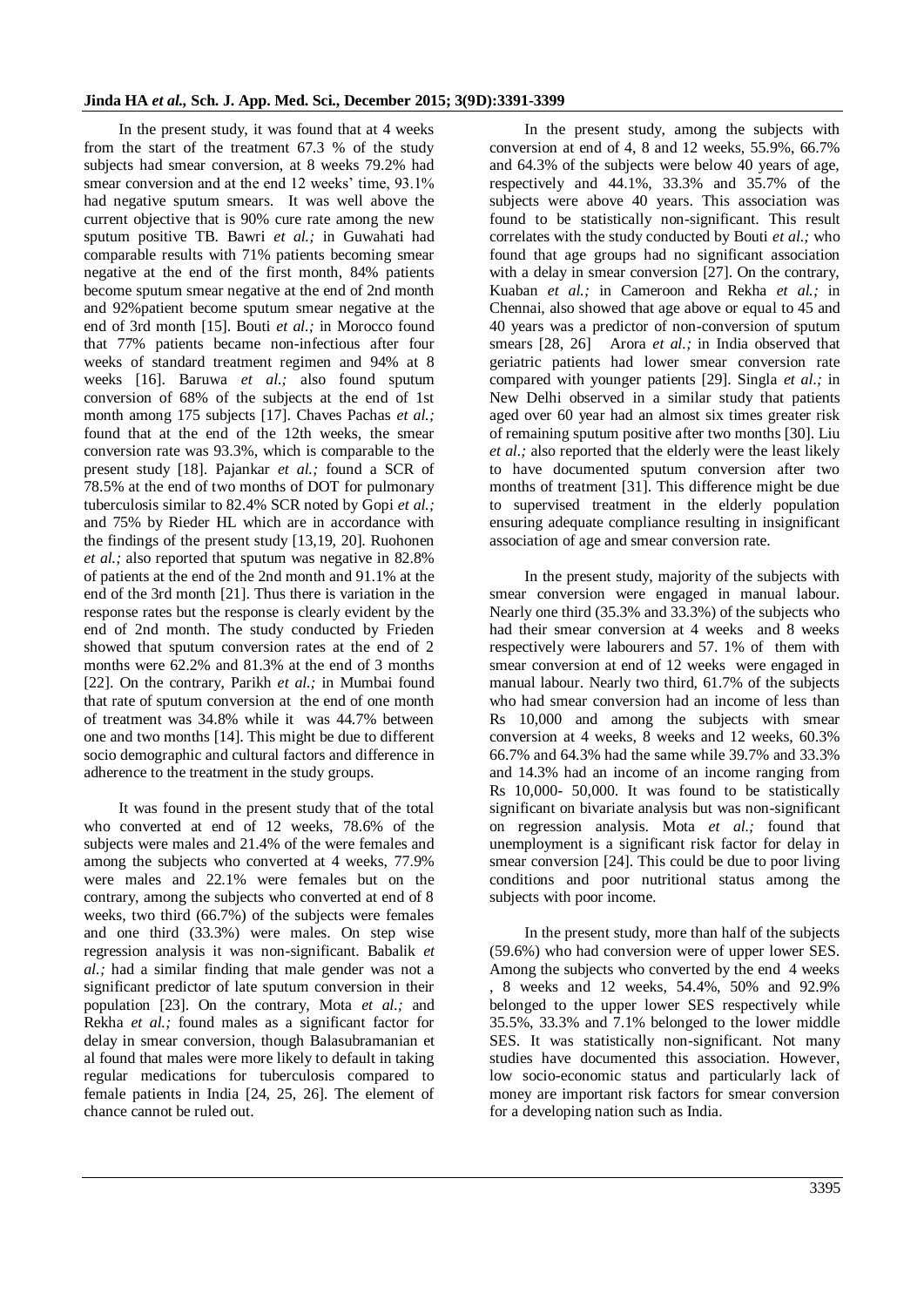In the present study, among the subjects with smear conversion at 4 weeks, nearly half (47.4%), at end of 8 weeks, one third (33.3%) and at end of 12 weeks, four fifth (85.7%) of the subjects had consumed tobacco. It was found to be statistically significant bivariate as well as on step wise multiple regression analysis. Parikh et al and Mota et al also found that tobacco consumption were associated with longer duration of conversion [14, 24]. Babalik *et al.;* found that smoking for more than 20 package/year were significantly associated with the likelihood of late sputum smear conversion (OR=4.11) [23]. Previous evidence has shown that active and passive smokers have an increased risk of contracting active TB compared to non-smokers, but there is still insufficient data on the association between smoking and outcome variables [32, 33].

Among the subjects, with smear conversion at 4 weeks 44.1%, at 8 weeks 10.3% and at 12 weeks 15.4% had a history of consumption of alcohol. It was statistically non-significant. The above results correlate with Mota *et al.;* and Rekha *et al.;* who speculated that this was due to the greater prevalence of alcohol consumption by subjects [24, 25].

In the present study, among the subjects with smear conversion at end of 4 weeks, 8 weeks, 12 weeks, 61.8%, 91.7% and 85.7% subjects were underweight respectively. More than one third (35.3%) of the subject who had conversion at 4 weeks had normal BMI. On step wise multivariate regression, it was found to be statistically significant. Jeremiah *et al.;* found sputum smear conversion rate to be 69.7% in patients with BMI <18.5kg/m2 and 84.7% in patients with BMI of 18.5kg/m2 or more at the end of the 2nd month of intensive phase.  $(OR = 2.17)$  [34]. Thus, Pulmonary TB patients who are undernourished are at a risk of sputum smear persistence at the end of 2nd month of treatment.

High bacillary load has been recognised to directly influence sputum conversion in few of the recent studies [35] there is a strong reason to suggest that patients with high initial bacillary load (sputum  $3+$ ) should be considered for a more aggressive treatment as compared to patients with lower bacillary load. This can be attempted by increasing the number of drugs and duration of chemotherapy, as is recommended in the treatment regimen (category II) for relapse or retreatment patients under WHO guidelines. In the present study, the high a pre-treatment bacillary load (3+) was present in nearly half (49.5%) of the subjects while more than one fourth (29.7%) of the subjects had a bacillary load of  $1+$  and one tenth  $(11.9\%)$  of the subjects had 2+ and rest (8.9%) had scanty. Nearly, two third (64.3%) of the subjects with high bacillary load had smear conversion at12 weeks and 83.3% had it at 8

weeks and 44.1% had it at 4 weeks while more than half (55.9%) with conversion at 4 weeks and 16.7% with conversion at 8 weeks and 35.7% with conversion at 12 weeks had low bacillary load. It was statistically significant. Multivariate regression analysis showed that an increase in the pre-treatment bacillary load as an independent factor effecting the smear conversion. In a refugee camp in Thailand under DOT, Rieder observed that sputum conversion at the end of two months of treatment among patients with initial weakly positive sputum to be 90.9 per cent. It was 77.9% and 61.7% among patients with initial moderately positive and strongly positive sputum smear results, respectively [20]. Similarly under national TB control programme under DOT, Lienhardt *et al.;* in Gambia reported sputum conversion at the end of two months in patients with initial sputum smear  $1+$ ,  $2+$ ,  $3+$  to be 96.2%, 85.8% and 81.8%, respectively [36]. Another study from Saudi Arabia reported numerous bacilli on pretreatment sputum smear examination as an independent risk factor associated with persistent sputum smear positivity at the end of two months of treatment using DOT under national programme [37]. Tiwari *et al.;* found that after two months (end of the intensive phase), SCR was 57.9% among the high positive and 71.6% in the low positive cohort and after three months as well cumulative SCR was 85.2% in the high positive and 92.3% in the low positive cohort [38].

Cavitation is known risk factors for delayed sputum smear conversion [13,18, 20]. Cavities contain millions of bacilli, which favour the development of drug resistant mutants and this may contribute to the delayed or non-conversion in such patients. Similarly, patients with high smear grades are more likely to carry higher bacterial load. Singla *et al.;* found that at SCR among patients graded as sputum 3+ and rest of the patients (combined graded sputum 1+ and 2+) at the end of two months were 62.2% and 76.8% respectively  $(p<0.001)$ , and at the end of three months were 81.3% and 89.5% respectively [30]. Low pre-treatment bacillary load was the predictor of high cure rate in other studies. Rajpal *et al.;* reveals that patients with 3+ sputum smear grading not only require extension of treatment in the intensive phase more often than those with scanty,  $1+$  or  $2+$  grading [39].

The present study found that cavitation was present in 71.4% of the subjects with conversion at 12 weeks, 25% of subjects with the conversion at 8 weeks and 8.8% of the subjects with the conversion at 4 weeks. About four fifth (82.4%) of the subjects with conversion at 4 weeks had non-cavitatory lesions on CXR. Unilateral abnormality was present in 73.5% of the subjects with conversion at 4 weeks, 66.7% of subjects who had the conversion at 8 weeks and 28.6% of the subjects had the conversion at 12 weeks. More than half (64.3%) of the subjects, with conversion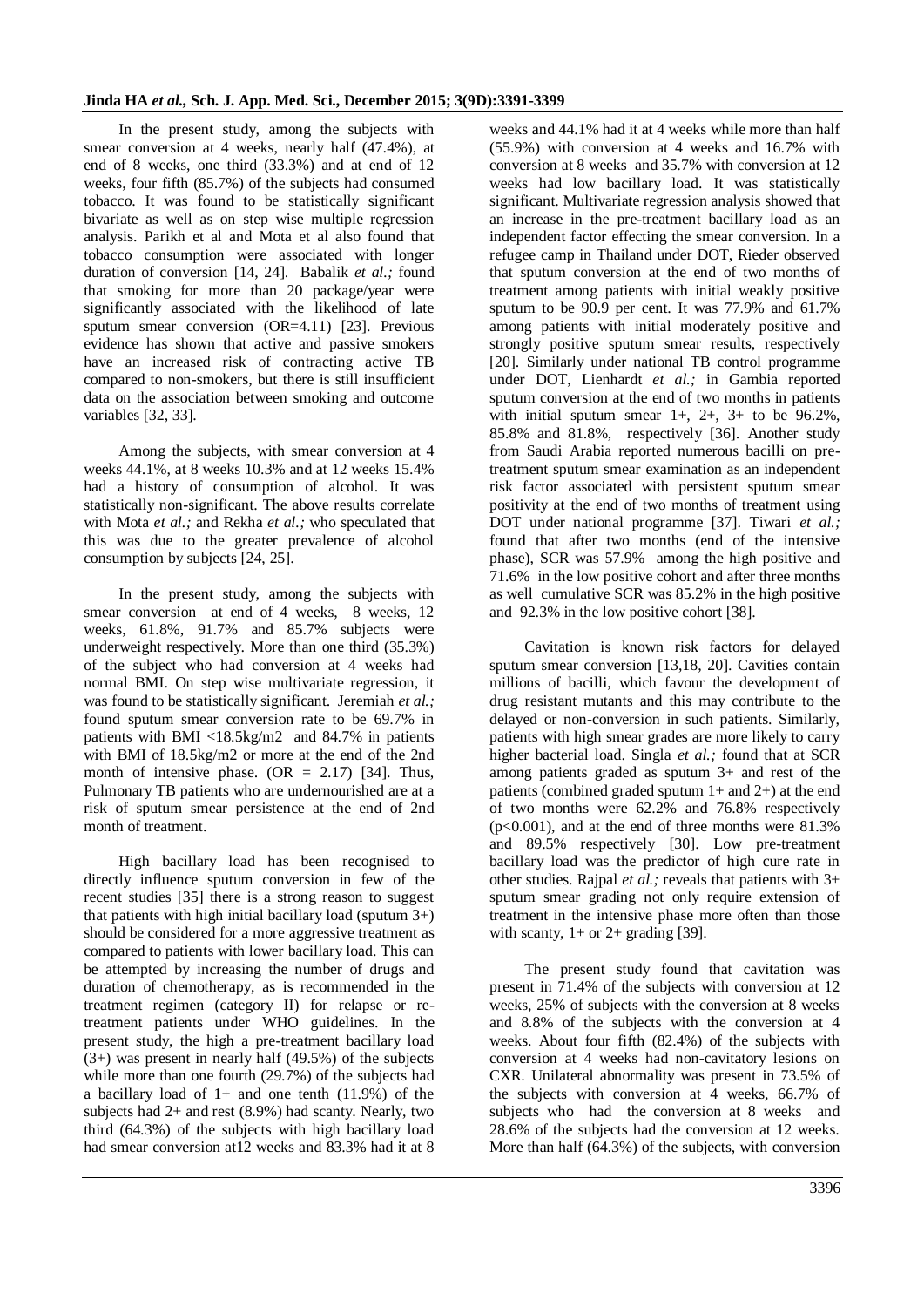at end of 12 weeks had bilateral lesions on CXR. Stepwise regression analysis found that it had a significant detrimental effect on duration of smear conversion. Babalik *et al.;* also found that extended radiological findings (OR=2.3; 95% CI=1.21-4.37) were statistically significant predictors of late sputum smear conversion [23]. Abal *et al.;* found that smokers with far advanced radiographic abnormalities, were found to have a less chance of an early smear conversion [40].

# **CONCLUSION**

In the end, it can be concluded that median duration for smear conversion was 4 weeks i.e. 28 days among NSP TB patients of Rohtak, Haryana (India). Cavitatory and bilateral lesions on CXR, consumption of tobacco, pre-treatment bacterial load and BMI were independent factors associated with smear conversion. TB still remains one of the important public health problems. It has a potentially devastating impact on health and economy of the individuals and nations, effecting the productive population of the nation. Therefore, it is the need of the hour to devise infection control measures and comprehensive strategy for management of TB cases who have delay in the smear conversion. It is also of paramount importance to institute prevention program for development of an effective vaccine for TB which will be an effective measure for combating the disease. It is further recommended to devise an effective chemotherapy regimen for a shorter duration to help reduce the burden of infectivity. The use of DST at earlier stage is highly recommended for effective management of resources.

# **References:**

- 1. World Health Organization. Global Tuberculosis Report 2014 [Internet].Geneva: WHO;2014[cited 11 November 2014]. Available from: http://www.who.int/tb/publications/global\_rep ort/en/
- 2. Fact Sheet 104: Tuberculosis[Internet].WHO;2014 Available from: http://www.who.int/mediacentre/factsheets/fs1 04/en/
- 3. Nrhm-mis. Home DLHS-4 [Internet]. 2014 [cited 1 December 2014]. Available from: https://nrhm-mis.nic.in/SitePages/DLHS-4.aspx
- 4. Muniyandi M, Ramachandran R, Balasubramanian R, Narayanan PR; Socioeconomic dimensions of tuberculosis control: Review of studies over two decades from Tuberculosis Research Center. J Commun Dis [Internet]. 2006 [cited 11 October 2014]; 38(3):204-15. Available from: http://ismocd.org/jcd/38\_3/s3.pdf
- 5. Kayigamba F, Bakker M, Mugisha V, Gasana M, Schim van der Loeff M; Sputum completion and conversion rates after intensive phase of tuberculosis treatment: an assessment of the Rwandan control program. BMC Research Notes [Internet]. 2012 [cited 17 November 2014]; 5(1):357. Available from: http://www.biomedcentral.com/1756- 0500/5/357
- 6. Long R, Bochar K, Chomyc S, Talbot J, Barrie J, Kunimoto D *et al.;* Relative Versus Absolute No contagiousness of Respiratory Tuberculosis on Treatment. Infect Control Hosp Epidemiol. 2003[cited 21 November 2014]; 24(11):831-8. Available from from http://www.ncbi.nlm.nih.gov/pubmed/1464977 1
- 7. Telzak E, Fazal B, Turett G, Justman J, Blum S; Factors influencing time to sputum conversion among patients with smear-positive pulmonary tuberculosis.Clin Inf Dis. 1997[cited 11 November 2014];26(3):775-6. Available from: http://www.ncbi.nlm.nih.gov/pubmed/9314458
- 8. Wang J, Lee L, Yu C, Chien Y, Yang P; Factors influencing time to smear conversion in patients with smear-positive pulmonary tuberculosis. Respirology [Internet]. 2009[cited 11 November 2014]; 14(7):1012-9. Available from: http://www.ncbi.nlm.nih.gov/pubmed/1965951 6
- 9. Guler M, Unsal E, Dursun B, Aydln O, Capan N; Factors influencing sputum smear and culture conversion time among patients with new case pulmonary tuberculosis. Int J Clin Pract[Internet]. 2007[cited 14 November 2014]; 61(2):231-5. Available from: http://www.ncbi.nlm.nih.gov/pubmed/1716618 5
- 10. Dominguez-Castellano A, Muniain M, Rodriguez-Bano J, Garcia MJ, Rios M, Galvez J *et al.;* Factors associated with time to sputum smear conversion in active pulmonary tuberculosis. Int J Tuberc Lung Dis [Internet]. 2003 [cited 14 October 2014]; 7(5):432-8. Available from: [http://www.ncbi.nlm.nih.gov/pubmed/1275704](http://www.ncbi.nlm.nih.gov/pubmed/12757043) [3](http://www.ncbi.nlm.nih.gov/pubmed/12757043)
- 11. Fortun J, Martin-Davila P, Molina A, Navas E, Hermida JM, Cobo J *et al.;* Sputum conversion among patients with pulmonary tuberculosis: are there implications for removal of respiratory isolation? J Antimicrob Chemother [Internet]. 2007 [cited 11 November 2014]; 59(4):794-8. Available from: http://www.ncbi.nlm.nih.gov/pubmed/1739235  $\overline{\mathbf{A}}$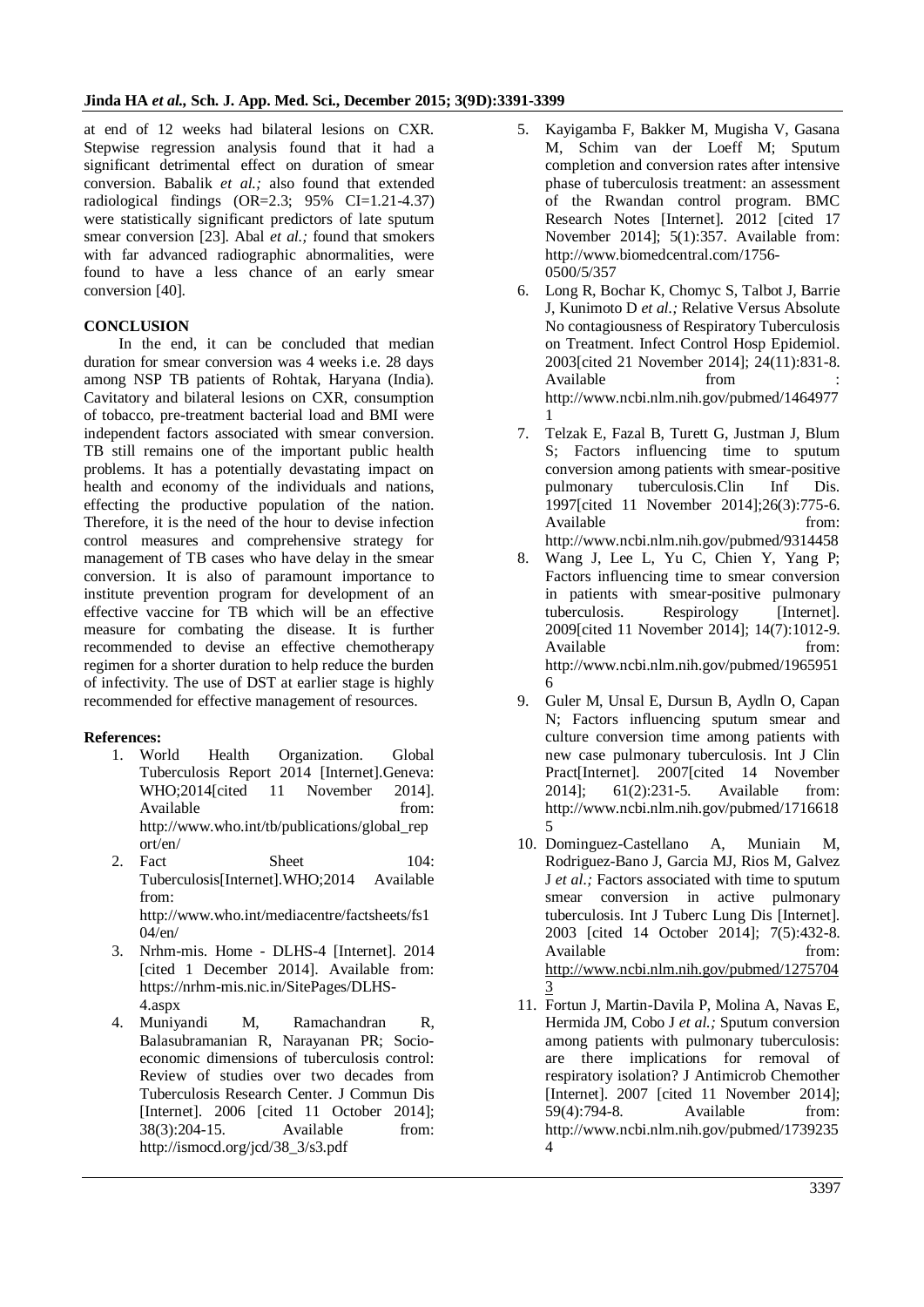12. Dembele S, Ouedraogo H, Combary A, Saleri N, Macq J, Dujardin B; Conversion rate at two-month follow-up of smear-positive tuberculosis patients in Burkina Faso. Int J Tuberc Lung Dis [Internet]. 2007 [cited 5 November 2014]; 11(12):1339-44. Available from:

http://www.ncbi.nlm.nih.gov/pubmed/1803495 6

- 13. Pajankar S, Khandekar R, Al Amri MA, Al Lawati MR; Factors Influencing Sputum Smear Conversion at One and Two Months of Tuberculosis Treatment. Oman Medical J[Internet]. 2008[cited 11 November 2014]; 23(4):263-8. Available from: http://www.ncbi.nlm.nih.gov/pmc/articles/PM C3273921/
- 14. Parikh R, Nataraj G, Kanade S, Khatri V, Mehta P; Time to sputum conversion in smear positive pulmonary TB patients on category I DOTS and factors delaying it. JAPI [Internet]. 2012 [cited 4 November 2014]; 60:22-6. Available from: http://www.japi.org/august\_2012/05\_oa\_time\_ to\_sputum.pdf
- 15. Bawri S, Ali S , Phukan C, Tayal B, Baruwa P; A study of sputum conversion in new smear positive pulmonary tuberculosis cases at the monthly intervals of 1st , 2nd & 3 rd month under directly observed treatment, short course (dots) regimen. Lung India [Internet]. 2008; 25(3):118-23. Available from:http://www.lungindia.com/article.asp?iss n=0970-

113;year=2008;volume=25;issue=3;spage=118 ;epage=123;aulast=Bawri

- 16. Bouti K, Aharmim M, Marc K, Soualhi M, Zahraoui R, Benamor J *et al.;* Factors Influencing Sputum Conversion among Smear-Positive Pulmonary Tuberculosis Patients in Morocco. ISRN Pulmonology [Internet]. 2013 [cited 15 November 2014]; 2013(1):1-5. Available from: http://www.hindawi.com/journals/isrn/2013/48 6507/
- 17. Baruwa P, Prasad R, Jagannath K, Thakker RM; Efficacy of a four-fixed dose combination in sputum positive Indian patients with pulmonary tuberculosis. Indian medical Gazette. 2005
- 18. Chavez Pachas AM, Blank R, Smith Fawzi MC, Bayona J, Becerra MC, Mitnick CD; Identifying early treatment failure on Category I therapy for pulmonary tuberculosis in Lima Ciudad, Peru. Int J Tuberc Lung Dis [Internet]. 2004 [cited 11 November 2014]; 8: 52-8. Available from:

[http://www.ncbi.nlm.nih.gov/pubmed/1497474](http://www.ncbi.nlm.nih.gov/pubmed/14974746) [6](http://www.ncbi.nlm.nih.gov/pubmed/14974746)

- 19. Gopi G, Chandrasekaran V, Subramani R, Santha T, Selva kumar N, Narayanan P; Association of conversion & cure with initial smear grading among new smear positive pulmonary tuberculosis patients treated with Category I regimen. Indian J Med Res [Internet]. 2006 [cited 18 October 2014]; 123(6):807-14. Available from: http://www.ncbi.nlm.nih.gov/pubmed/1688560 3
- 20. Rieder H; Sputum smears conversion during directly observed treatment for tuberculosis. Tuber Lung Dis [Internet]. 1996 [cited 12 October 2014]; 77(2):124-9. Available from: <http://www.ncbi.nlm.nih.gov/pubmed/8762846>
- 21. Ruohonen RP, Goloubeva TM, Trnka L, Formin MM, Zhemkova GA, Sinitsyn AV *et al.;* Implementation of the DOTS strategy for tuberculosis in the Leningrad Region, Russian Federation (1998-1999). [Int J Tuberc Lung](http://www.ncbi.nlm.nih.gov/pubmed/11934136)  [Dis\[Internet\].](http://www.ncbi.nlm.nih.gov/pubmed/11934136) 2002;6(3):192-7 Available from: [http://www.ncbi.nlm.nih.gov/pubmed/1193413](http://www.ncbi.nlm.nih.gov/pubmed/11934136) [6](http://www.ncbi.nlm.nih.gov/pubmed/11934136)
- 22. Frieden TR; Directly observed therapy and tuberculosis treatment completion. Frieden re: Bayer et al. Am J Public Health [Internet]. 1999[cited 1 November 2014]; 89(4): 604– 5.Available from: http://www.ncbi.nlm.nih.gov/pmc/articles/PM C1508885/
- 23. Babalik A, Kiziltas S, Arda H, Oruc k, Cetintas G, Celalettin H; Factors affecting smear conversion in tuberculosis management. Med- Science [Internet]. 2012 [cited 5 November 2014]; 1(4):351-62. Available from: http://www.scopemed.org/?mno=24935
- 24. Caetano Mota P, Carvalho A, Valente I, Braga R, Duarte R; Predictors of delayed sputum smear and culture conversion among a Portuguese population with pulmonary tuberculosis. Rev Port Pneumol [Internet]. 2012 [cited 9 November 2014]; 18(2):72-9. Available from: http://www.ncbi.nlm.nih.gov/pubmed/2227783 8
- 25. Rekha V, Balasubramanian R, Swaminathan S, Ramachandran R, Rahman F, Sundaram V *et al.;* Sputum conversion at the end of intensive phase of Category-1 regimen in the treatment of pulmonary tuberculosis patients with diabetes mellitus or HIV infection: An analysis of risk factors. Indian J Med Res [Internet]. 2007 [cited 5 November 2014]; 126: 452-8. Available from: http://medind.nic.in/iby/t07/i11/ibyt07i11p452. pdf